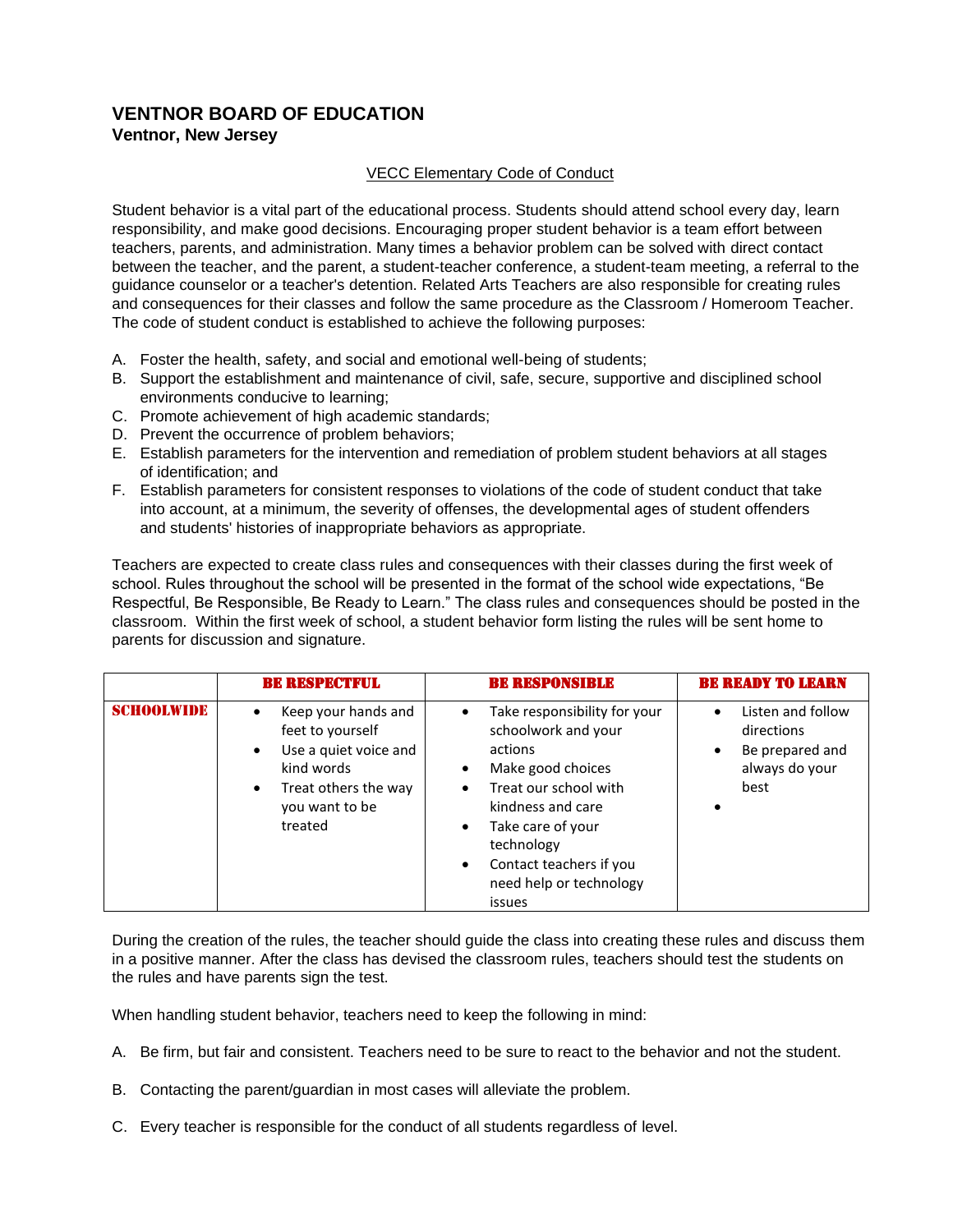- D. Certain types of discipline techniques are not permitted. Some examples include:
	- 1. Standing a student in the hall
	- 2. Ridiculing, embarrassing, and/or derogatory comments directed toward the student.
	- 3. Writing repetitive assignments.
	- 4. Corporal punishment of students is not permitted by New Jersey Law. Teachers may use reasonable force when necessary:
		- a. To quell a disturbance threatening physical injury to others.
		- b. To obtain possession of a weapon or dangerous objects.
		- c. For the protection of persons or property.

Discipline Guidelines have been developed to assist the professional staff and administration with various behavior situations. Teachers should review the Red Flag and Yellow Flag infractions and consequences with

| their             | <b>BE RESPECTFUL</b>                                              | <b>BE RESPONSIBLE</b>                                                                               | <b>BE READY TO LEARN</b>                                        |
|-------------------|-------------------------------------------------------------------|-----------------------------------------------------------------------------------------------------|-----------------------------------------------------------------|
| <b>CARBITERIA</b> | Listen to teachers and<br>$\bullet$<br>staff<br>Talk quietly<br>٠ | Follow proper table<br>٠<br>manners<br>Clean up after yourself<br>$\bullet$<br>Have your I.D. badge | <b>Follow directions</b><br>Raise your hand                     |
| <b>OUTSIDE</b>    | Listen to teachers and<br>staff<br>No rough play<br>٠             | Stay in assigned areas<br>Take care of equipment<br>$\bullet$                                       | Line up quickly<br>and quietly<br><b>Follow directions</b>      |
| <b>BUS</b>        | Talk quietly<br>$\bullet$<br>Listen to the bus<br>driver          | Stay in your assigned seat<br>Wear your seatbelt<br>No eating<br>٠                                  | <b>Follow directions</b><br>Keep your<br>belongings<br>together |

classes during the first week of school. These guidelines are to be used as a tool to solve the problems that may occur on any given school day. Teachers should remember that the students are children learning to function in society and try to be fair with each student as an individual.

## Rewards for Good Behavior & Gold Card

In Grades 1-4 students with good behavior participate in Fabulous Fun Days as positive reinforcement for good conduct. Fabulous Fun Days are an important component of the grades K-4 discipline program. It is a celebration rewarding students' hard work and good behavior. Students receive a "gold" behavior card and earn the privilege of participating in Fabulous Fun Days activities by exhibiting good behavior throughout the month and keeping their gold cards intact. Fabulous Fun Day activities are prepared by the classroom teachers and are educational in nature based on learning style theories and Gardner's theory of "Multiple Intelligences." The students may rotate to different teachers having the opportunity to experience exciting, enriching activities throughout the year. Fabulous Fun Days may also be class trips, assemblies, parties or movies. Students who visit the Elementary Principal for behavior infractions will have their "Gold Cards" holepunched. If a student's card is hole-punched three times in one month then the student cannot participate in Fabulous Fun Days.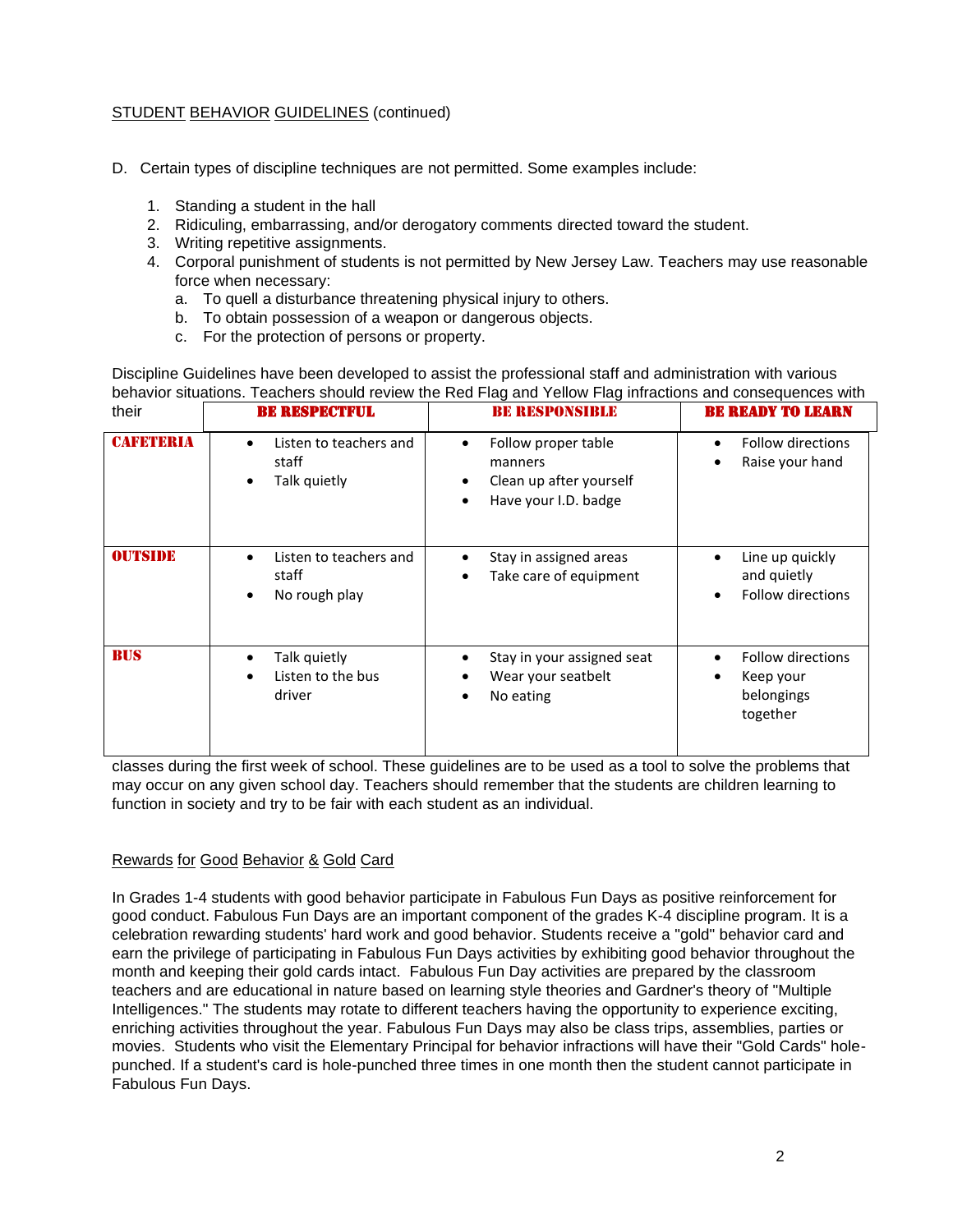Students of the Month are recognized by their classroom teachers for being an outstanding example of that month's character word. Students who receive a discipline referral cannot be selected as a Student of the Month, within the month that the referral was written.

On a daily basis students are reminded of the character traits that reinforce positive behavior by learning and reciting the school pledge. Each month is dedicated to a specific character word and students have the opportunity to learn and demonstrate understanding of the character traits through daily words of wisdom, thoughts and quotes of the day, and weekly questions. Students are asked to write a response to the question of the week and have the opportunity to earn a prize if their response is read on the announcements.

## School Pledge

I will practice **respect**, **responsibility**, **loyalty** and **honesty**.

I will learn to accept others and treat everyone with **kindness**, **compassion**, and **fairness**.

I will be determined and **persevere** through challenges with **courage** and **grit**.

I will **cooperate** with others and **focus** on my future.

I will allow teachers to teach and students to learn.

I will always try by best I will be a success!

#### Electronics Free School Zone Policy

Any visible or audible electronic device (cell phone, iPod/MP3 player, camera or any other type of unnecessary electronic device), regardless of whether it is ON or OFF, will be confiscated whether is it on the students body at the time or in the students book bag/ cubby/ ect. Any confiscated device will be sent immediately to the office and a parent or guardian must come in to school and pick it up.

#### Internet use

The use of the internet is a privilege not a right and inappropriate use will result in a cancellation of privileges. VECC students must agree to abide by any patent copyright or license restrictions that may related to the use of computing facilities, product programs, or documentation. They must also agree that the VECC provides computer equipment services and internet access for **educational purposes only.** Therefore students must abide by all rules contained in the signed policy (AUP) as well as follow all procedures and policies pertaining to accessing information and computing agreement or suffer penalties and/or procedure infractions.

#### Harassment, Intimidation and Bullying Policy (HIB)

(NJ P.L.2010, Chapter 122, approved 1/5/2011) The policy prohibits harassment, intimidation or bullying of a student. N.J.S.A. 18A:37-15(b) (1) The HIB Policy is strictly enforced.

## Up-Stander Rule

Students who are feeling or experiencing harassment, intimidation or bullying should follow these steps: □ State the person's name loud and clear.

 $\Box$  Clearly state to that person the behavior that he/she is doing that is bothersome.

 $\Box$  Firmly tell that person to stop the behavior.

 $\Box$  If the behavior continues, the victim must remove himself/herself from the situation and get help from an adult

## HIB Information for Parents and Adults

 $\Box$  HIB forms are available on the website

- □ Utilize HIB Parent Handbook
- $\Box$  Contact the school counselor as soon as possible.
- Fill out HIB forms.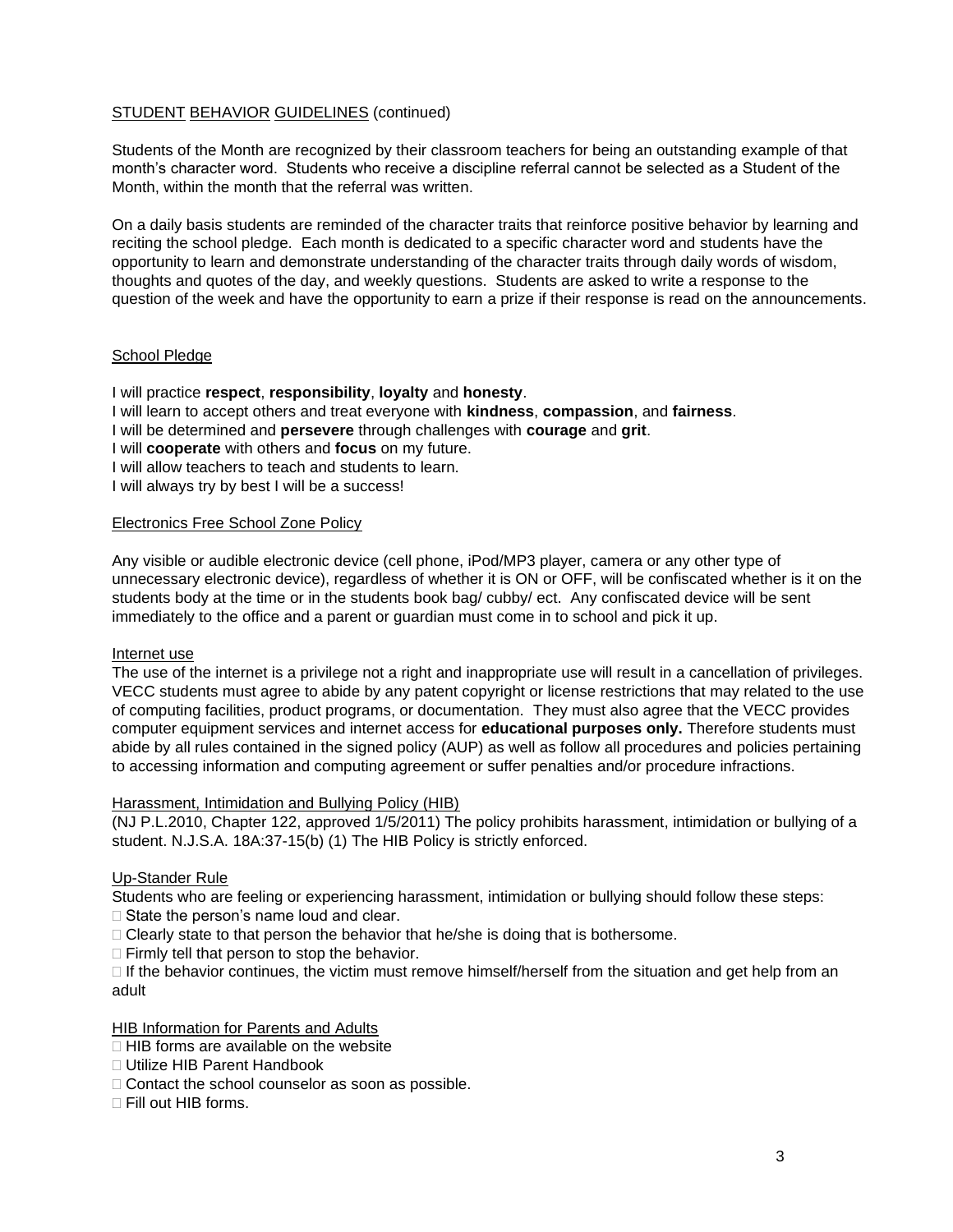## Students have the right to:

- 1. Advance notice of behaviors that will result in suspensions or expulsions;
- 2. Education that supports student development into productive citizens;
- 3. Attendance in safe and secure school environment;
- 4. That the code is applied equitably
- 5. Due process and appeal procedures in accordance with law and board policy;
- 6. Parent notifications consistent with board policy and law for law enforcement interviews (5145.11 Questioning and Apprehension), short-term and long-term suspension (5114 Suspension and Expulsion), due process and appeal procedures, and attendance (5113 Attendance, Absences and Excuses);
- 7. Records and privacy protections (5125 Student Records).

# Yellow Flag Infractions

Yellow Flag Infractions are actions that break the School or Classroom Rules that should be handled by the classroom teacher and teacher team prior to referring the student to the Principal. Teachers should try all avenues to provide remediation for the problem behavior prior to a discipline referral being submitted to the Principal. Teachers should create a plan to solve the problem with the student, which should be signed by the student's parents, and a copy sent to the Principal. Teachers should also log all student misconduct and the course of action taken. The log should be available to the administration if needed.

## Violation

A. The teacher will instruct the student about the rule that was violated and how to correct the behavior in the future. Parents will be contacted if another infraction occurs.

## Second Violation

B. The teacher will instruct the student about the rule that was violated. Teacher will contact the parent or guardian regarding the incident and inform the parent that future violations will result in an office referral. Teacher will forward principal summary of parent communication.

## Third Violation

C. Teacher will write administrative referral and contact the parent regarding the incident.

## Additional Violations

Possible Actions:

- a. Develop Behavior Modification Plan
- b. Consult with the guidance counselor
- c. Intervention & Referral Services Team/ Discipline Review Committee
- d. Parent visitation
- e. Parent/ Teacher/ Administrator/ Student meeting

## Yellow Flag Infractions and Consequences

| Infractions |                                                                                                      | Consequences             |
|-------------|------------------------------------------------------------------------------------------------------|--------------------------|
| А.          | Inappropriate behavior any place in or around VES<br>(Defiance, uncooperative, disrespectful, noisy) | AW, C, PTC to LR 1-3     |
| В.          | Inappropriate behavior directed towards another student                                              | AW, C, PTC to HS, LR 1-3 |
|             | C. Arguing with other students                                                                       | AW, C, PTC to LR 1-3     |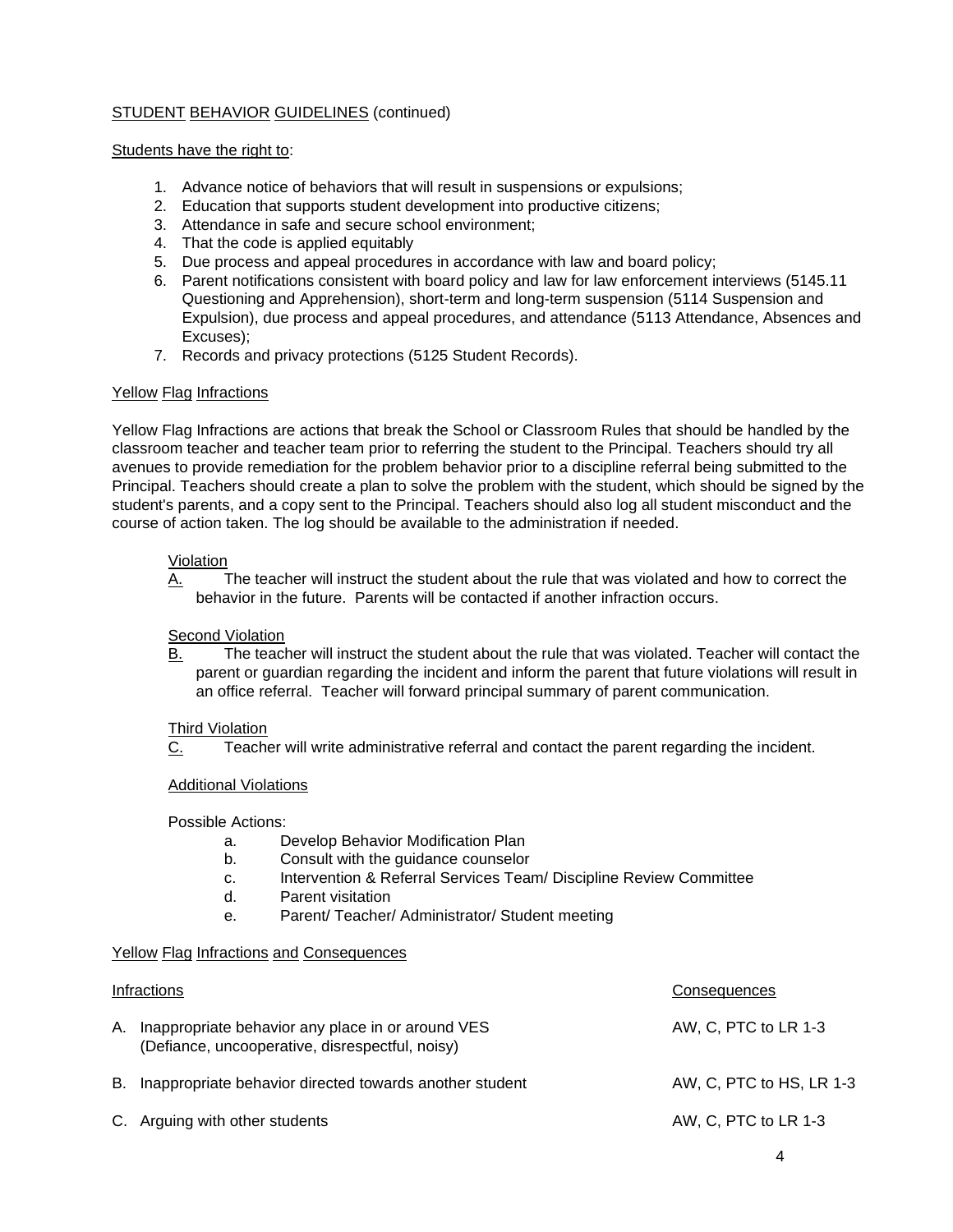| D. Inappropriate physical contact                  | AW, C, PTC to HS, LR 1-3  |
|----------------------------------------------------|---------------------------|
| E. Inappropriate language or gesture               | AW, C, PTC to LR 1-3      |
| F. Minor confrontation with other students         | AW, C, PTC to LR 1-3      |
| G. Violation of Electronic Free School Zone Policy | AW, PTC to LR 1-3, TO, LP |

H. Inappropriate use of school provided technology or inappropriate behavior online

| . | $\cdot$ | . |                               |
|---|---------|---|-------------------------------|
|   |         |   | 1 week technology suspension/ |
|   |         |   | placed on mute in class TEAM  |

| I. Refusal to wear face covering if required by district | AW, C, PTC |
|----------------------------------------------------------|------------|
|                                                          |            |

# Red Flag Infractions and Consequence

Teachers are required to review the Red Flag Infractions and Consequences with their classes during the first week of school and periodically throughout the school year.

Red Flag Infractions are actions that should involve the Principal for corrective action. Teachers are required to complete a behavior referral, contact the student's parent regarding the incident, and send the behavior referral to the office as soon as possible. Teachers are to place a star (\*) in the upper right hand corner for priority referrals. Inappropriate behavior includes but is not limited to the following actions.

| <b>Infraction</b> |                                                                                                                                                                                  | Consequence***                                                                        |
|-------------------|----------------------------------------------------------------------------------------------------------------------------------------------------------------------------------|---------------------------------------------------------------------------------------|
|                   | A. Fighting- major physical contact with student or adult                                                                                                                        | AW, LR, C, PTC, to S5                                                                 |
| В.                | Extreme disruptive behavior directed at staff or other students                                                                                                                  | TO, C to S 5, PC<br>*Parents informed of<br>right to file complaint with police.      |
| C.                | <b>Threats</b>                                                                                                                                                                   | AW, LR, C, PTC, to S5                                                                 |
|                   | D. Willful defacing or destruction of school property                                                                                                                            | LR, $C$ to $S$ 3, $PC$<br>*Restitution required                                       |
| Е.                | Stealing                                                                                                                                                                         | LR, C to S 1-3, PTC                                                                   |
|                   | F. Possession of drugs, dangerous<br>objects, or inappropriate materials                                                                                                         | S 1-5, PC                                                                             |
|                   | G. Refusal to turn over electronic device, per Electronic Free<br>School Zone Policy                                                                                             | AW, LR, PTC to S 1-3                                                                  |
|                   | H. Repeat technology misuse. Inappropriate internet search                                                                                                                       | 2 weeks - 1 month technology<br>suspension                                            |
| L.<br>J.<br>K.    | Violation of Harassment, Intimidation, and Bullying Policy<br>Racial Slurs, gender identity and expression references<br>Repeat technology misuse. Inappropriate internet search | LR, PTC, HS to S1-3, C<br>PTC, S 1-5, C<br>2 weeks - 1 month technology<br>suspension |